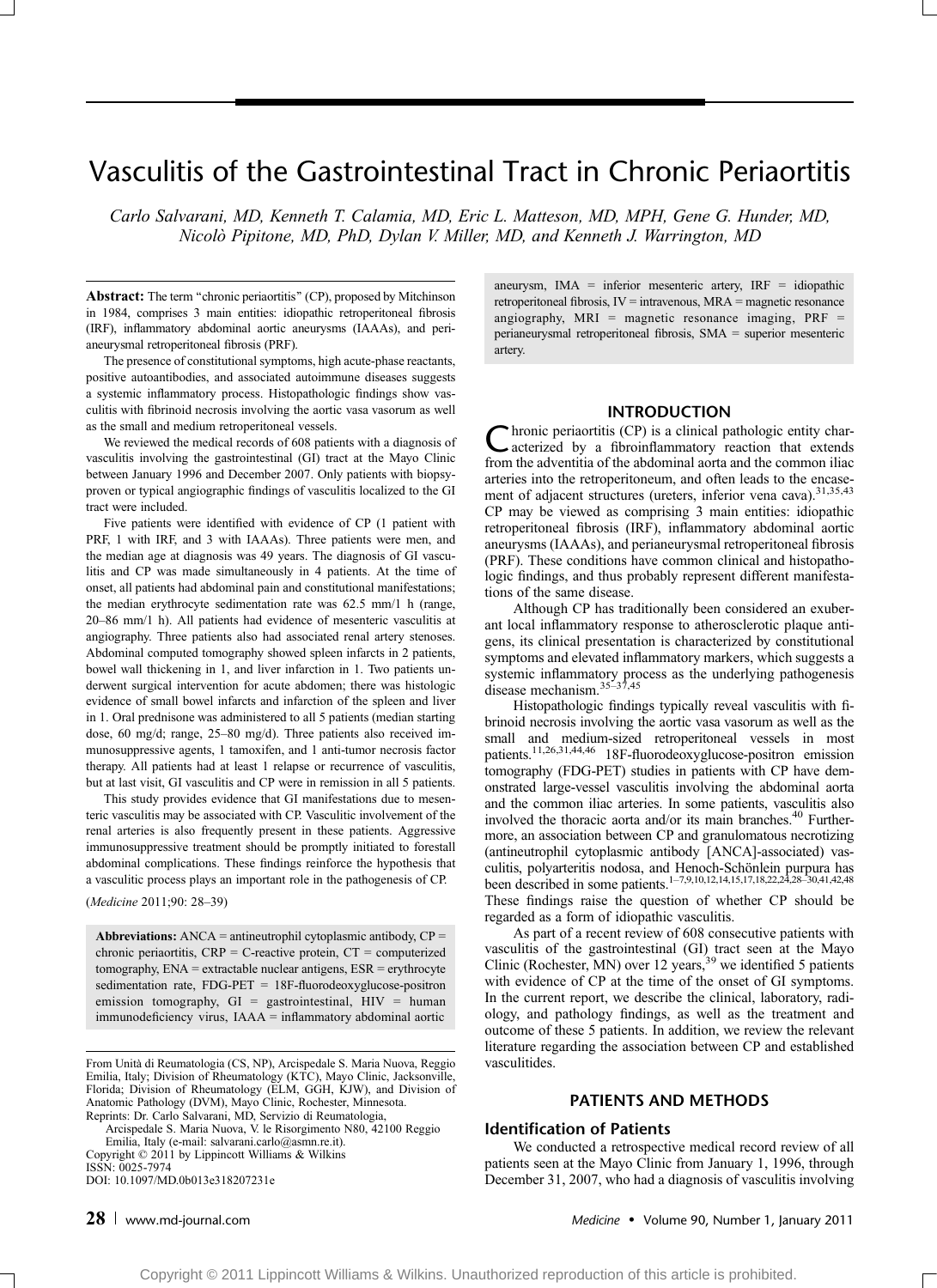the GI tract. Using the institution's medical diagnostic linkage system, we screened the electronic medical records for a diagnosis of vasculitis in combination with key indexing terms. These terms included the following: mesenteric arteries, celiac artery, gastric artery, hepatic artery, splenic artery, esophagus, stomach, small intestine, jejunum, ileum, appendix, colon, rectum, gallbladder, pancreas, liver, and spleen. We reviewed the records of all identified patients with findings of vasculitis involving the GI tract and IRF, IAAA, and PRF.<sup>39</sup> The study was approved by the Mayo Clinic Institutional Review Board.

# Diagnostic Criteria

The presence of GI vasculitis was ascertained using the following criteria:

- 1) recent history or presence of acquired GI manifestations;
- 2) histopathologic evidence of vasculitis in a GI specimen; and/or
- 3) high-probability angiographic findings (smooth segmental narrowing, dilatation, occlusion, or aneurysms affecting 1 or more GI arteries in the absence of vessel changes suggestive of atherosclerosis or of vasculitis mimics such as fibromuscular dysplasia) with a report by the Mayo Clinic radiologist specifically stating that the angiographic findings were consistent with vasculitis.

Retroperitoneal fibrosis and IAAA were diagnosed by computerized tomography (CT) and magnetic resonance imaging (MRI). IAAAs were identified by the presence of aortic wall thickening and the presence of an inflammatory soft tissue cuff around the aneurysm.

# Data Collection

The clinical records, radiologic images, pathologic specimens, and autopsy data were used to abstract detailed data, including CT and MRI, angiographic data, and results of biopsies. Available pathologic specimens were reviewed. In addition, information on treatment regimens, response to treatment, presence and number of relapses, follow-up functional status, and cause of death if relevant was retrieved from the clinical record whenever available. Response to therapy was based on documentation by the treating physician. Relapses were defined as an increase in or progression of disease activity requiring more aggressive therapy.

# Review of the Literature

We searched the PubMed database (National Library of Medicine, Bethesda, MD) using the keywords ''retroperitoneal fibrosis," "chronic periaortitis," "periaortitis," "Takayasu arteritis," "giant cell arteritis," "polyarteritis nodosa," "Wegener's granulomatosis,'' ''microscopic polyangiitis,'' ''Churg-Strauss syndrome," "Henoch-Schönlein purpura," "cryoglobulinemic vasculitis," "leukocytoclastic angiitis," and "glomerulonephritis'' to retrieve relevant clinical reports of the conditions of interest.



FIGURE 1. A, Mesenteric angiogram: there are numerous areas of luminal irregularity in multiple visceral branches of the superior mesenteric artery (arrows). Areas of smooth narrowing, as well as slight dilatation are seen. **B**, CT of the abdomen: retroperitoneal fibrosis around the aorta and proximal right ureter (ureteral stent present, arrow). C, Abdominal CT angiogram: beginning in the common hepatic and extending into the hepatic artery, the artery is dilated and irregular with areas of stenosis (arrows). D, Abdominal CT angiogram: the SMA is irregular with a thickened wall and areas of stenosis (arrow), including stenoses involving the origins of the jejunal and ilial branches.

 $\degree$  2011 Lippincott Williams & Wilkins www.md-journal.com  $\degree$  29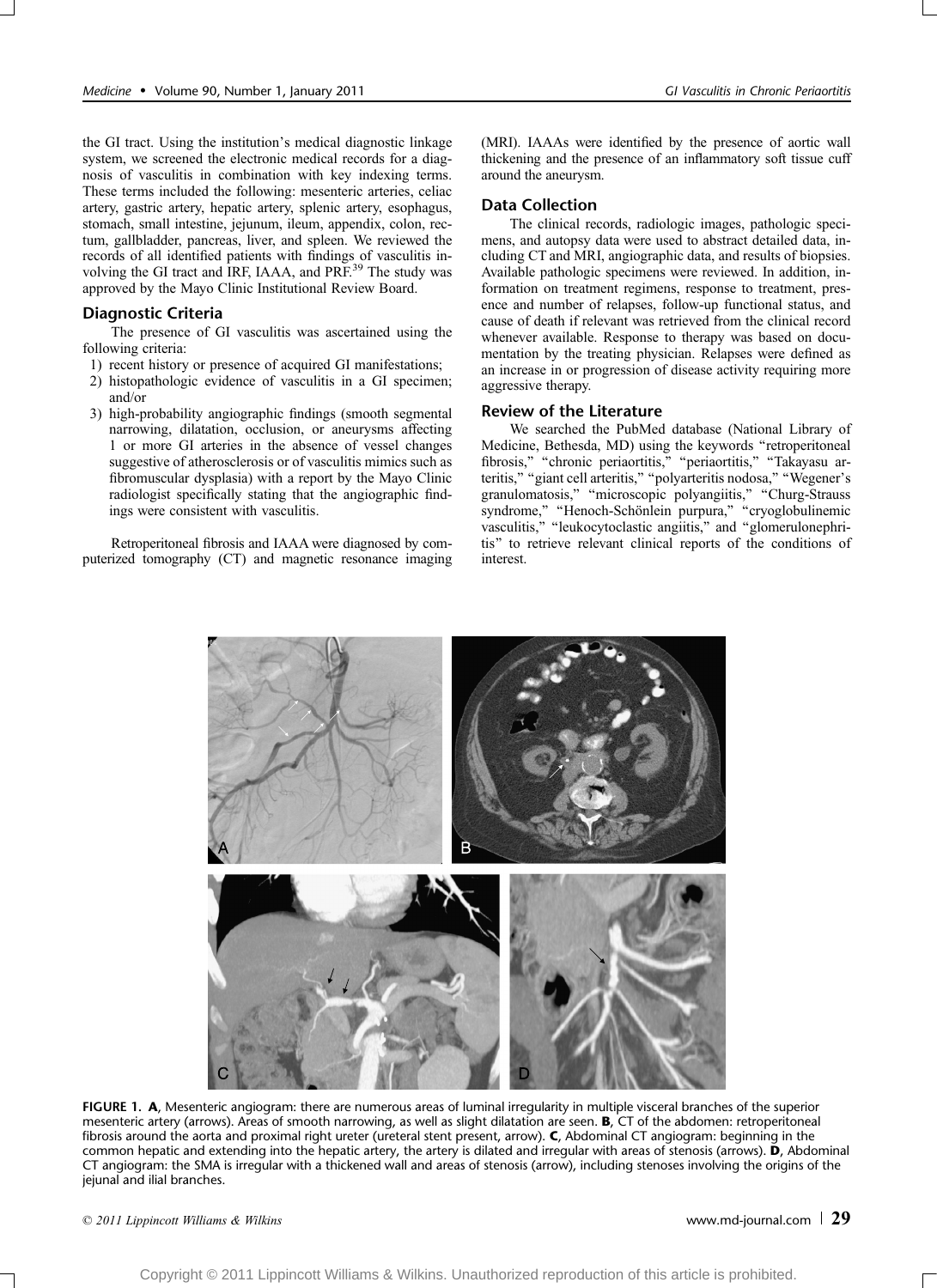# CASE REPORTS

# Case 1

A 77-year-old man presented with deep vein thrombosis of the left lower extremity, following which he was anticoagulated. Four months later, he noted the onset of malaise, fever, fatigue, and anorexia. Over the next 3 months, he developed progressive abdominal pain, further appetite loss, diarrhea, and weight loss of 13 kg in 4 months, and was hospitalized. Upper endoscopy showed moderately severe reflux esophagitis and hiatal hernia. Colonoscopy showed a segmental area of ischemic colitis. Contrast-enhanced CT of the abdomen and pelvis revealed soft tissue thickening partially surrounding the thickened infrarenal abdominal aorta and circumferentially thickened inferior mesenteric artery (IMA) consistent with retroperitoneal fibrosis. A visceral angiogram showed abnormalities in the superior mesenteric artery (SMA) distribution with numerous areas of luminal irregularity (areas of smooth narrowing, as well as slight dilatation) in multiple visceral branches consistent with GI vasculitis (Figure 1A). CT of the chest was unremarkable. Left temporal artery biopsy was negative for arteritis. Hepatitis B and C serologies, ANCA, cryoglobulins, antinuclear, anti-DS-DNA and anti-extractable nuclear antigens (ENA) antibodies were negative. Erythrocyte sedimentation rate (ESR) was 86 mm/1 h, C-reactive protein (CRP) was 15 mg/dL (normal to 8 mg/dL), and hemoglobin was 8.9 gm/dL.

Based on these findings, diagnosis of GI tract vasculitis was made and treatment with prednisone 80 mg/d commenced. Two weeks later, the patient was feeling significantly better and had no fever and no abdominal cramping. Appetite, fatigue, and overall well-being were markedly improved. ESR and CRP were normal  $(8 \text{ mm}/1 \text{ h and } 0.3 \text{ mg}/dL$ , respectively), and hemoglobin was 12.8 g/dL. The prednisone dose was tapered to 10 mg by 7 months following diagnosis with continued clinical remission. ESR and CRP were 17 mm/1 h and 1.02 mg/dL, respectively. The prednisone dose was further tapered, albeit very slowly because of the persistence of slightly elevated CRP values.

Twenty-one months later, the prednisone dose was 4 mg/d. Six months later, the patient developed bilateral hydrocele, creatinine increased to 1.8 mg/dL, and ESR and CRP to 35 mm/1 h and 8.4 mg/dL, respectively. The patient was still asymptomatic; however, MRI/MR angiography (MRA) of the chest and abdomen showed an area of aneurysmal ectasia of the infrarenal abdominal aorta and bilateral renal artery stenoses. There was a considerable amount of abnormal soft tissue enveloping the retroperitoneal vascular structures from just below the level of the renal arteries and extending inferiorly along the most proximal aspect of the right common iliac vessels. This soft tissue also extended to the aortocaval space and encircled the inferior vena cava at and below the level of the left renal vein, resulting in extrinsic compression and narrowing of the inferior vena cava in this region. There was compression of the upper right ureter with moderate pyelocalyectasis, which had developed from the prior CT. CT-guided biopsy of the paracaval retroperitoneal soft tissue was performed, which revealed changes consistent with retroperitoneal fibrosis (Figure 2A).

The patient remained asymptomatic, while the prednisone dose was kept at 4 mg/d. However, 3 months later retroperitoneal ultrasonography showed right hydro-ureteronephrosis. A right ureteral stent was placed (Figure 1B), prednisone was increased to 30 mg/d, and tamoxifen 20 mg/d was started. The prednisone dose was subsequently gradually reduced, and the stent was periodically changed. The patient remained clinically asymp-



FIGURE 2. A, Photomicrographs of a core biopsy specimen showing typical features of retroperitoneal fibrosis including dense collagenous fibrosis (arrows, left panel) and chronic inflammation (asterisk). Plasma cells are a prominent component of the inflammatory infiltrate (arrows, right panel) (hematoxylin and eosin stain). B, Photomicrographs from an abdominal aortic aneurysm wall specimen showing a thinned medial layer (black-staining elastic fibers, arrows, left panel) with marked peri-adventitial fibrosis and chronic inflammation. Lymphocytes were more prominent than plasma cells. IgG4 staining was performed and showed no increase in IgG4 plasma cells (left: Verhoeff-van Gieson elastic stain, right: hematoxylin and eosin stain).

tomatic, while the extension of retroperitoneal soft tissue and the size of the aneurysm remained unchanged on the several subsequent CT scans of the abdomen and pelvis.

Three years later therapy consisted of prednisone 5 mg/d and tamoxifen 20 mg/d. At this follow-up, there was still evidence of bilateral hydroceles, but the right one had become more tense and fuller. There was a modest increase in CRP and ESR (3.3 mg/dL and 35 mm/1 h, respectively), and some concern that fibrosis on CT might be worse. Therefore, the prednisone was increased to 10 mg/d and methotrexate, 15 mg/wk substituted for the tamoxifen. At the most recent follow-up visit 3 months later, there had been no recurrence of symptoms attributable to GI vasculitis or retroperitoneal fibrosis, and ESR and CRP were 5 mm/1 h and 0.4 mg/dL, respectively.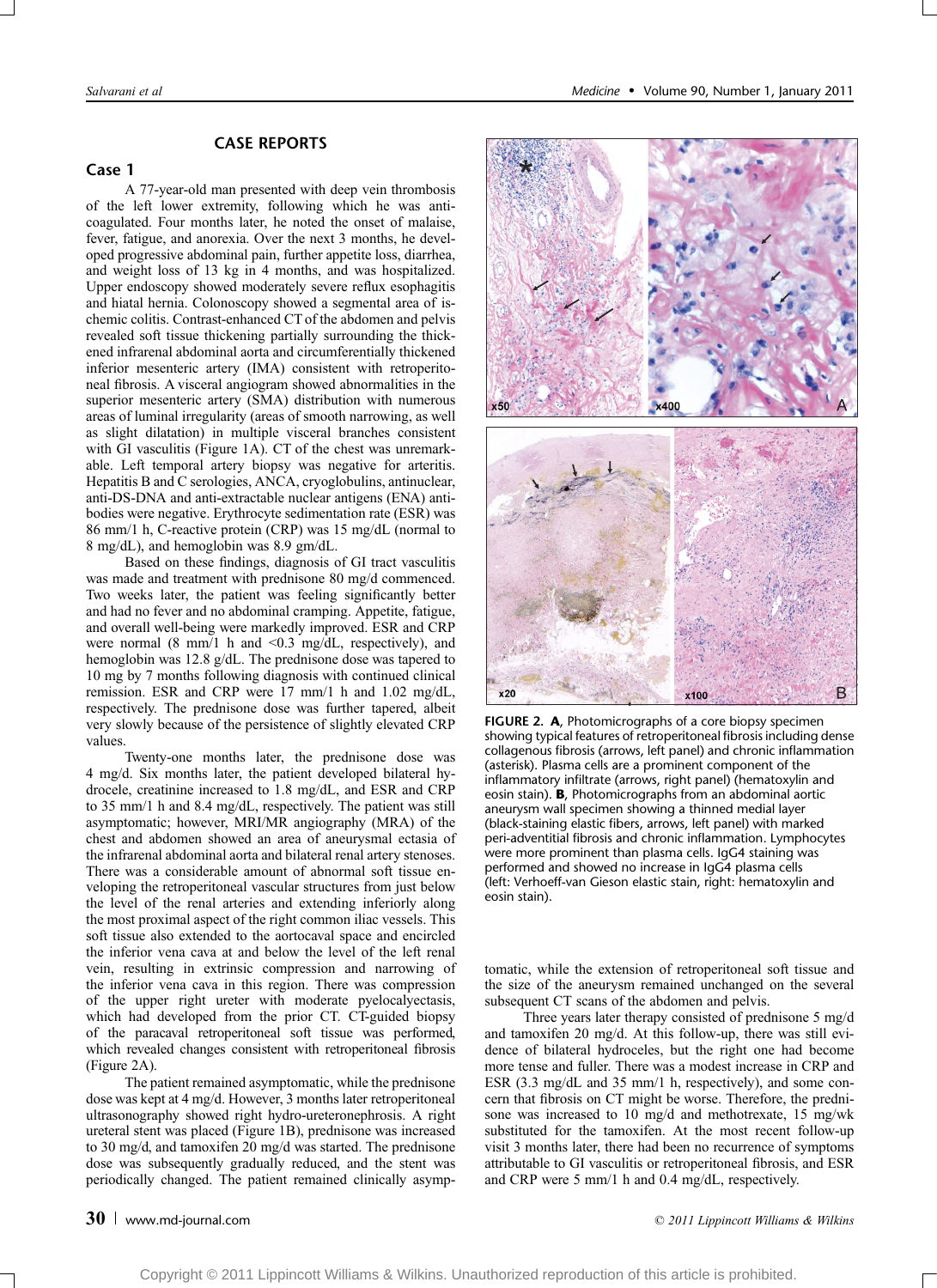## Case 2

A 63-year-old man was seen for a second opinion regarding a previous diagnosis of possible vasculitis dating back 25 years. At that time, he had developed a systemic inflammatory illness with fever, night sweats, fatigue, generalized aching, and loss of appetite with nausea and abdominal pain. He underwent an extensive evaluation including muscle biopsy, temporal artery biopsy, and mesenteric angiogram, which were all unrevealing. He was started empirically on prednisone 60 mg/ d with complete resolution of symptoms. Since that time prednisone had been continued, generally at a dose of 10 mg/d, with few interruptions. Over all these years, there had been no clear evidence of major organ involvement.

At the time of initial evaluation at the Mayo Clinic, the patient was taking prednisone 10 mg/d and had no clear-cut symptoms suggestive of an underlying systemic vasculitis or connective tissue disease. Mild renal insufficiency was noted (creatinine, 1.6 mg/dL). Physical examination revealed only degenerative changes of the hands.

Investigations at that point included MRA of the chest vessels, which was negative. MRA of the abdomen showed stenosis of the proximal celiac artery, high-grade stenosis of the origin of the IMA, and mild to moderate stenosis of the proximal right renal artery. There was soft tissue thickening around the abdominal aorta, beginning at the origin of the SMA and extending inferiorly to near the aortic bifurcation. Minor lymphadenopathy was noted in the retroperitoneum.

CT urogram confirmed the presence of soft tissue thickening in the retroperitoneum at and just inferior to the level of the renal veins with associated lymphadenopathy. Soft tissue thickening was also present along a nonopacified segment of the proximal left ureter. ESR and CRP were elevated (55 mm/1 h and 6.2 mg/dL, respectively), while immune serologies (ANCA, antinuclear antibodies, cryoglobulins) were all negative. A diagnosis of retroperitoneal fibrosis associated with GI tract vasculitis was made. Therapy was continued at prednisone dose 10 mg/d.

At the last follow-up 2 years later, CT urogram was unchanged. The prednisone dose was 5 mg/d. The patient was clinically asymptomatic, and creatinine was stable at 1.5 mg/dL; however, the ESR remained persistently elevated (72 mm/1 h).

### Case 3

A 59-year-old woman was hospitalized because of abdominal pain, fever, and fatigue. Two years earlier, she had begun to experience postprandial abdominal pain and persistent diarrhea. The pain was described as a hot burning sensation relieved by avoidance of food. She also had nausea with weight loss (15 kg), mainly in the last year. An angiogram was performed with evidence of right renal artery stenosis, 95% stenosis of the origin of the celiac axis, and complete occlusion of both the SMA and IMA. CT scans of the abdomen showed aneurysmal dilatation, diffuse wall thickening, and a periaortic cuff of inflammatory soft tissue surrounding the infrarenal abdominal aorta. A diagnosis of IAAA and GI tract vasculitis with critical arterial occlusion was made, and aorta-mesenteric bypass was performed.

A few days after the intervention, the patient began again to complain of upper abdominal pain and back pain. Ultrasonography showed normal appearance of the aorto-mesenteric bypass without evidence of stenoses. CT of the abdomen and pelvis confirmed the presence of the inflammatory aneurysm of the infrarenal abdominal aorta extending to the level of the bifurcation. However, it also showed diffuse wall thickening of the GI tract from the stomach to the mid-transverse colon, consistent with ischemic changes in the distribution of the

© 2011 Lippincott Williams & Wilkins www.md-journal.com  $\parallel$  31

celiac artery and SMA. Upper endoscopy revealed multiple erythematous and bloody areas suggestive of ischemia scattered throughout the stomach and all portions of the duodenum.

Because of persisting abdominal pain aggravated by food intake, a mesenteric arteriogram was performed, which showed numerous smooth-tapered narrowings of multiple SMA branches and of the right hepatic and left gastric arteries. Most of these lesions were not present on the previous angiogram.

Treatment with prednisone 25 mg/d was initiated. ESR was 29 mm/1 h after starting prednisone, while immunologic tests (ANCA, antinuclear, anti-DS-DNA, and anti-ENA antibodies, cryoglobulins) were all negative. The abdominal pain gradually improved. One month after the start of prednisone treatment, repeat CT of the abdomen and pelvis was performed, which showed resolution of the previously noted diffuse wall thickening of the GI tract from the stomach to the mid-transverse colon. A new angiogram was unchanged from the previous study, while a colonoscopy was negative. Two months later, the patient was much improved clinically. The postprandial pain and diarrhea had resolved, and she had gained 9 kg since the surgery. A CT scan of the abdomen was unchanged. The prednisone dose was tapered by 2.5 mg every 2 weeks and was discontinued after 4 months. The patient remained clinically well until 5 years later, when she developed acute-onset abdominal pain and was found to have an occluded bypass graft. The graft was revised; however, CT of the abdomen showed near-complete infarction of the spleen and of a large part of the lateral segment of the left hepatic lobe. Moderate thickening of mid-distal small bowel loops in the lower abdomen and pelvis were also observed, consistent with ischemia. The abdominal pain improved, but subsequently recurred. A diagnosis of small bowel obstruction related to ischemic strictures was made. The patient was taken to the operating room for small bowel resection, partial resection of the left hepatic lobe, and splenectomy. She slowly improved, and 2 months later, at the last follow-up visit, was able to tolerate an unrestricted diet and had normal bowel function and had only slight abdominal pain. Her only medication was prednisone 5 mg/d, which had been started 4 months previously for widespread aches and pains.

### Case 4

A 49-year-old woman presented with subacute onset of dull, epigastric abdominal pain, mild nausea, and decreased appetite. Intermittent late-afternoon fever was present. ESR was 70 mm/1 h and CRP was 8.7 mg/dL. CT of abdomen showed a proximal abdominal aorta with diffuse wall thickening and a periaortic cuff of inflammatory soft tissue suggestive of periaortitis. A diagnosis of abdominal periaortitis was made and treatment was initiated with prednisone 20 mg/d. Her abdominal pain improved significantly, and 1 month later ESR and CRP were 30 mm/1 h and 3.5 mg/dL, respectively. Two months later, azathioprine was started as a steroid-sparing agent with a target dose of 200 mg/d. Prednisone was maintained at 10 mg/d because of persistently elevated ESR and CRP levels (around 50 mm/1 hour and 3.2 mg/dL, respectively).

Fourteen months later, the patient's CRP level was 6 mg/dL and her abdominal pain was mild, but an abdominal CT scan showed the development of an aneurysmal enlargement of the inflamed abdominal aorta. Three months thereafter, the abdominal pain continued to be intermittent, and the patient still complained of poor appetite and had had a 7-kg weight loss over the past year.

On examination, a pulsatile mass and bruit were noted in the epigastrium. MRI/MRA showed a rapidly enlarging proximal abdominal aortic aneurysm and high-grade stenoses at the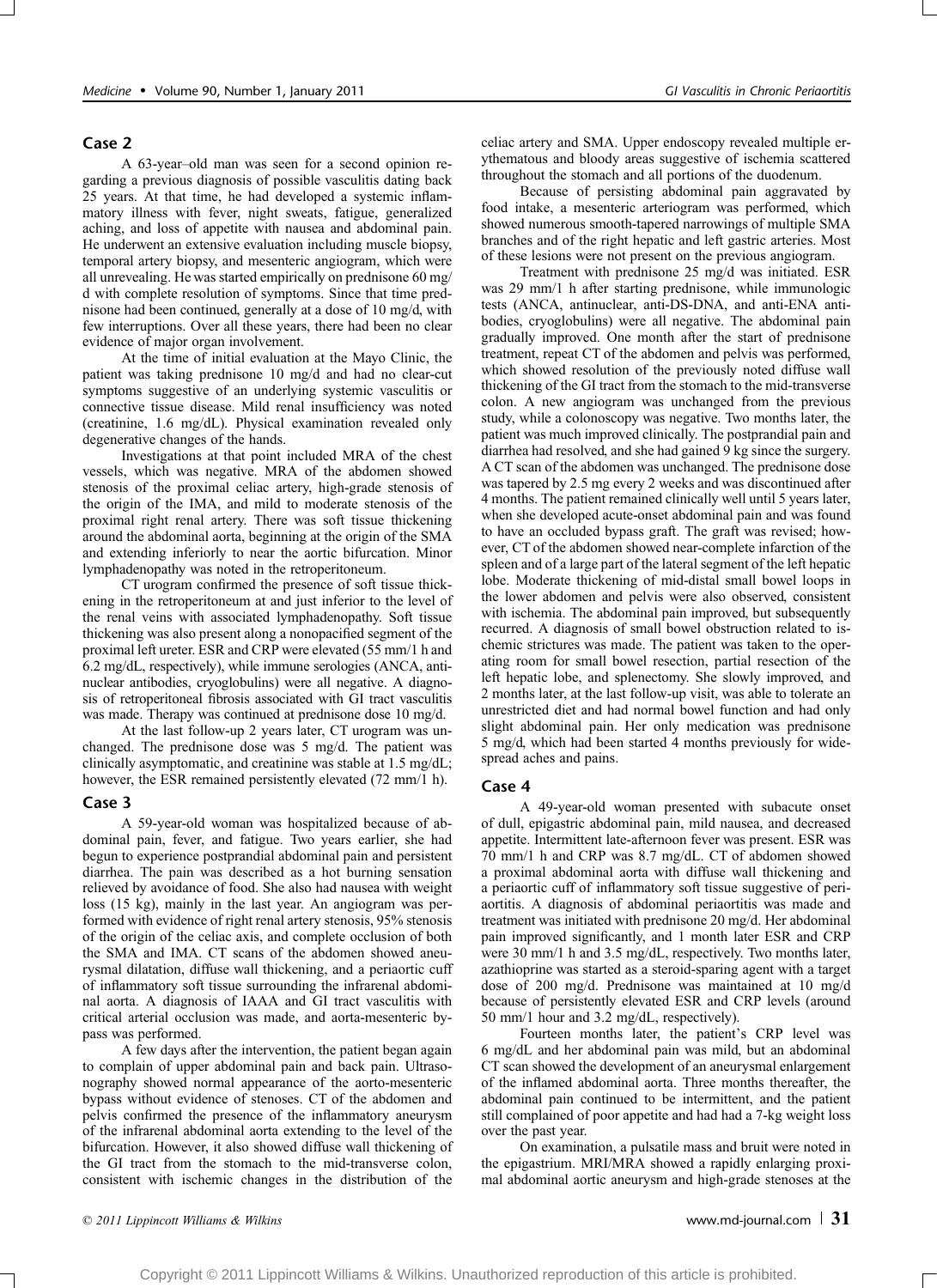origins of the celiac artery and SMA with poststenotic dilatation, and stenosis of the right renal artery. Diffuse aorta wall thickening and periaortic inflammatory changes present on the first CT were improved. ESR was 110 mm/1 h, CRP 4.1 mg/dL, and creatinine 1.3 mg/dL. Immunologic tests (antinuclear, anti-DS-DNA, anti-ENA antibodies, ANCA, cryoglobulins, and rheumatoid factor) were negative. A diagnosis of GI tract vasculitis was made, and the prednisone dose was increased to 40 mg/d. Two months later, ESR and CRP were elevated at 70 mm/1 h and 2.1 mg/dL. Despite an occasional dull ache in the epigastrium, the patient had regained some weight.

Three months later, CT scan revealed an increase in size of the aortic aneurysm and a slight worsening of the right renal artery stenosis. Therefore, cyclophosphamide pulse therapy 1 g intravenously (IV) administered monthly was started, while the prednisone was maintained at 40 mg/d. Two months later, a repeat CT angiogram of the abdomen showed worsening of vasculitis with occlusion and diffuse wall thickening of the celiac axis distal to the left gastric artery, occlusion at the origin of the right renal artery, and high-grade stenosis at the origin of the left renal artery. Left renal and spleen infarcts were also observed. ESR and CRP were 97 mm/1 h and 12.1 mg/dL, respectively. The crampy abdominal pain recurred, and the patient was treated with IV pulses of methylprednisolone 120 mg/d for 8 days. At this point, the patient underwent surgical repair of the abdominal aortic aneurysm and reconstruction of the mesenteric and renal arteries with 4 bypasses.

Three months later, tapering of the prednisone dose to 20 mg/d was initiated. ESR and CRP were 30 mm/1 h and 0.4 mg/dL, respectively. Six months later, while on prednisone 2.5 mg/d, the patient developed malaise, fatigue, and decreased appetite. Her ESR was 99 mm/1 hour and CRP 4.3 mg/dL. The prednisone dose was increased to 30 mg/d. At the last follow-up visit 4 months later, the prednisone dose was reduced to 15 mg/d without further recurrence of symptoms.

# Case 5

A 23-year-old man developed fatigue and left upper quadrant abdominal pain unrelated to food intake or activity without changes in bowel habit. Physical examination showed mild left upper tenderness with no rebound tenderness or guarding and easily palpable abdominal aortic pulse. An abdomen CT scan performed 3 weeks later showed a 4.9-cm infrarenal abdominal aortic aneurysm with diffuse wall thickening and a surrounding periaortic inflammation, consistent with IAAA. The internal iliac arteries and the IMA were occluded. ESR was 20 mm/1 h; immunologic (antinuclear antibodies, ANCA, and cryoglobulins) and microbiologic (syphilis IgG and IgM, human immunodeficiency virus [HIV], hepatitis virus B and C) tests were negative. Genetic consultation failed to reveal any evidence of connective tissue dysplasia such as Ehlers-Danlos or Marfan syndromes.

A diagnosis of GI tract vasculitis associated with IAAA was made, and prednisone 60 mg/d was started with resolution of the abdominal pain. The prednisone dose was gradually reduced. Three months later, while on prednisone dose, 10 mg/d, the patient underwent surgical repair of the abdominal aneurysm. Pathology of the excised aneurysm wall showed marked adventitial fibrosis and chronic inflammation with medial thinning and focal medial loss (Figure 2B). IgG4 staining showed no increase in IgG4 plasma cells.

Four months later, the prednisone was withdrawn, but soon thereafter mid-epigastric waxing and waning abdominal pain unrelated to food intake reappeared. ESR was 16 mm/1 h and CRP 1.05 mg/dL. One month later, intermittent fever with occasional night sweats developed. By 4 months later, CRP was found to be increased at 3.75 mg/dL, while ESR was 11 mm/1 h. CT angiography of the chest and abdomen showed new mural thickening of the jejunal vessels, near-complete occlusion and focal aneurysmal dilatation of the SMA, and stenoses and dilatation of multiple distal SMA branches and the hepatic artery (Figures 1C and D). The IMA and the iliac arteries remained chronically occluded. Prednisone was restarted at the dose of 60 mg/d in addition to methotrexate 17.5 mg/wk with complete resolution of the clinical manifestations.

Two months later, when the prednisone dose was reduced to 15 mg/d, the patient reported progressively increasing abdominal pain. An abdominal CT scan showed segment occlusion in the mid-SMA. The patient was then started on adalimumab 40 mg every 2 weeks by subcutaneous injection and responded

TABLE 1. Clinical and Laboratory Findings of the 5 Patients With Chronic Periaortitis and Gastrointestinal Vasculitis

| Patient/<br>Age/<br>Sex(yr) | Type<br>of CP | <b>Distribution</b><br>of CP  | <b>Ureteral</b><br>Involvement | <b>Clinical Symptoms</b>                                                              | <b>Gastrointestinal</b><br><b>Symptoms</b>                                                | <b>Time From</b><br><b>GI</b> Symptom<br><b>Onset to</b><br><b>Diagnosis</b> | <b>Time Between</b><br>CP and GI<br><b>Vasculitis</b><br><b>Diagnoses</b> | $ESR*$<br>(mm/h) |
|-----------------------------|---------------|-------------------------------|--------------------------------|---------------------------------------------------------------------------------------|-------------------------------------------------------------------------------------------|------------------------------------------------------------------------------|---------------------------------------------------------------------------|------------------|
| 1/77/M                      | PRF           | Periaortic<br>and periliac    | Unilateral                     | Fever, fatigue, anorexia,<br>left leg deep vein<br>thrombosis, bilateral<br>hydrocele | Abdominal pain,<br>diarrhea, nausea,<br>weight loss<br>$(13 \text{ kg in } 4 \text{ mo})$ | 1 mo                                                                         | Simultaneously                                                            | 86               |
| 2/38/M                      | IRF           | Periaortic                    | Unilateral                     | Fever, fatigue, anorexia,<br>diffuse arthromyalgia,<br>night sweats                   | Abdominal pain,<br>nausea                                                                 | $25 \text{ yr}$                                                              | Simultaneously                                                            | 55               |
| 3/59/F                      | IAAA          | Periaortic                    |                                | Fever, fatigue,<br>lower back pain                                                    | Abdominal pain,<br>abdominal angina,<br>diarrhea, nausea, weight<br>loss (15 kg in 1 yr)  | $17$ wk                                                                      | Simultaneously                                                            |                  |
| 4/49/F                      | IAAA          | Periaortic                    |                                | Fatigue, anorexia, fever                                                              | Abdominal pain, nausea,<br>weight loss $(7 \text{ kg in } 1 \text{ yr})$                  | 18 wk                                                                        | $3 \text{ mo}$                                                            | 70               |
| $5/23/M$ IAAA               |               | Periaortic                    |                                | Fatigue, fever                                                                        | Abdominal pain                                                                            | l mo                                                                         | Simultaneously                                                            | 20               |
|                             |               | *Before the start of therapy. |                                |                                                                                       |                                                                                           |                                                                              |                                                                           |                  |

## **32** www.md-journal.com  $\bullet$  2011 Lippincott Williams & Wilkins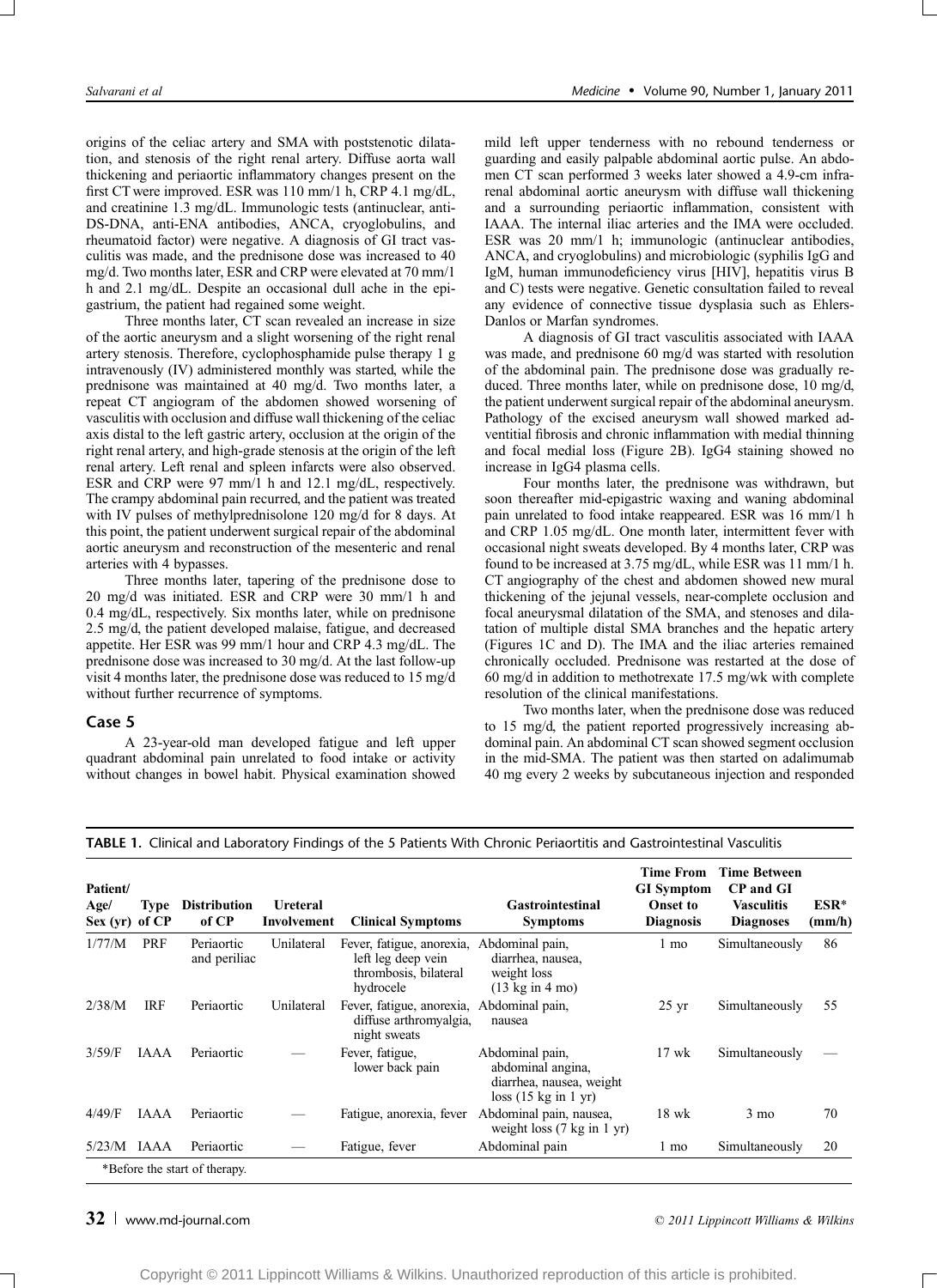very well. Prednisone was subsequently tapered and was completely discontinued 5 months after starting adalimumab. Approximately 10 months after starting adalimumab, methotrexate was discontinued due to abnormal liver function tests. At his last follow-up visit (31 months from diagnosis), the patient was on monotherapy with adalimumab and had been off prednisone for 6 months. At that time, he was asymptomatic and had normal ESR and CRP. CT imaging of the intraabdominal vessels showed stable findings with no disease progression.

# RESULTS

## Demographic, Clinical Features, and Laboratory Investigations

Of the 608 patients diagnosed at the Mayo Clinic between 1996 and 2007 with vasculitis of the GI tract, 5 patients also had CP (1 patient with PRF, 1 with IRF and 3 with IAAAs) at the time of the onset of GI manifestations.

Table 1 shows the clinical characteristics and laboratory findings of the 5 patients described in detail above. Three were men. The median age at diagnosis was 49 years. GI vasculitis and CP were diagnosed simultaneously in 4 patients. The time from onset of GI manifestations to diagnosis of GI vasculitis was 1 month for 2 patients; the median interval was 17 months.

All patients had abdominal pain. Four patients had nausea, 3 weight loss, 2 diarrhea, and 1 abdominal angina. Constitutional features (fatigue, anorexia, fever, diffuse arthralgia, and/or myalgia) were present in all patients, while lower extremity deep vein thrombosis, bilateral hydroceles, and night sweats occurred in 1 patient each. Unilateral hydronephrosis occurred in 1 patient, requiring a urethral stent. Patient 3 developed an acute abdomen due to small bowel obstruction caused by ischemic strictures requiring exploratory laparotomy. In this patient, upper endoscopy showed ischemic gastritis and duodenitis. Patient 1 had a colonoscopy that demonstrated ischemic colitis.

ESR before therapy was elevated in 4 of the 5 patients with available data (median value, 62.5 mm/1 h). Immunologic tests (antinuclear antibody, ANCA, cryoglobulins, anti-DS-DNA, anti-ENA, and rheumatoid factor) were negative in all 5 patients.

# Radiology Results

Table 2 shows the findings of conventional angiography, MRI and/or MRA, and CT and/or CT-angiography at presentation. In all patients multiple lesions were detected affecting multiple GI arteries. The most commonly involved blood vessel was the IMA (4/5), followed by the SMA (3/5). Three patients had unilateral renal artery stenosis.

At presentation, 2 patients (Patients 3 and 5) had IAAA, while Patients 1 and 4 developed aneurysmal enlargement during the follow-up. The latter 2 patients had evidence of inflammation of the infrarenal aorta at presentation. Patient 2 already had soft tissue thickening in the retroperitoneum and some degree of retroperitoneal lymphadenopathy that remained stable during the follow-up. CT evidence of spleen infarcts was present in 2 patients (Patients 3 and 4), liver infarction in 1 (Patient 3), and small and large bowel wall thickening in 1 (Patient 3).

### Pathology Results

Pathology specimens were available for 3 patients. Patient 1 had a CT-guided biopsy of the retroperitoneal soft tissue mass that confirmed the diagnosis of IRF (Figure 2A). In Patient 3,

| Patient | Angiography                                                                                                                        | <b>MRI/MRA</b>                                                                                                                                                                 | <b>CT/CT Angiography</b>                                                                                                                                                         | Pathology                                                                                                                                                                                             |
|---------|------------------------------------------------------------------------------------------------------------------------------------|--------------------------------------------------------------------------------------------------------------------------------------------------------------------------------|----------------------------------------------------------------------------------------------------------------------------------------------------------------------------------|-------------------------------------------------------------------------------------------------------------------------------------------------------------------------------------------------------|
| 1       | Numerous areas of smooth<br>narrowing and dilatation<br>in multiple visceral<br>branches in the<br><b>SMA</b> distribution         |                                                                                                                                                                                | Soft tissue thickening<br>partially surrounding the<br>thickened infrarenal abdominal<br>aorta and circumferentially<br>thickened IMA                                            | Retroperitoneal fibrosis                                                                                                                                                                              |
| 2       |                                                                                                                                    | Moderate/severe stenoses<br>of proximal celiac artery,<br>IMA at the origin, and<br>proximal right renal artery.<br>Soft tissue mass surrounding<br>infrarenal abdominal aorta | CT-urogram: soft tissue<br>thickening in the<br>retroperitoneum, extending<br>along the left ureter;<br>some retroperitoneal<br>adenopathy                                       |                                                                                                                                                                                                       |
| 3       | 95% stenosis of the origin<br>of the celiac axis.<br>complete occlusion of both<br>SMA and IMA, and right<br>renal artery stenosis |                                                                                                                                                                                | Aneurysmal dilatation and<br>diffuse wall thickening of the<br>infrarenal aorta, and periaortic<br>cuff of soft tissue inflammation                                              | Small bowel, liver,<br>and spleen infarcts                                                                                                                                                            |
| 4       |                                                                                                                                    | High-grade stenoses at the<br>origins of the celiac artery,<br>SMA (with poststenotic<br>dilatation), and right<br>renal artery                                                | Infrarenal abdominal aorta with<br>diffuse wall thickening and<br>periaortic cuff of soft tissue<br>inflammation                                                                 |                                                                                                                                                                                                       |
| 5       |                                                                                                                                    |                                                                                                                                                                                | Infrarenal abdominal aortic<br>aneurysm with diffuse wall<br>thickening and periaortic cuff<br>of soft tissue inflammation,<br>occlusions of internal iliac<br>arteries, and IMA | Abdominal aorta aneurysm<br>wall: marked adventitial<br>fibrosis, chronic inflammation<br>with medial thinning, and<br>focal medial loss; IgG4<br>staining showed no increase<br>in IgG4 plasma cells |

## TABLE 2. Imaging and Pathology Findings

# $\degree$  2011 Lippincott Williams & Wilkins www.md-journal.com  $\degree$  33

Copyright © 2011 Lippincott Williams & Wilkins. Unauthorized reproduction of this article is prohibited.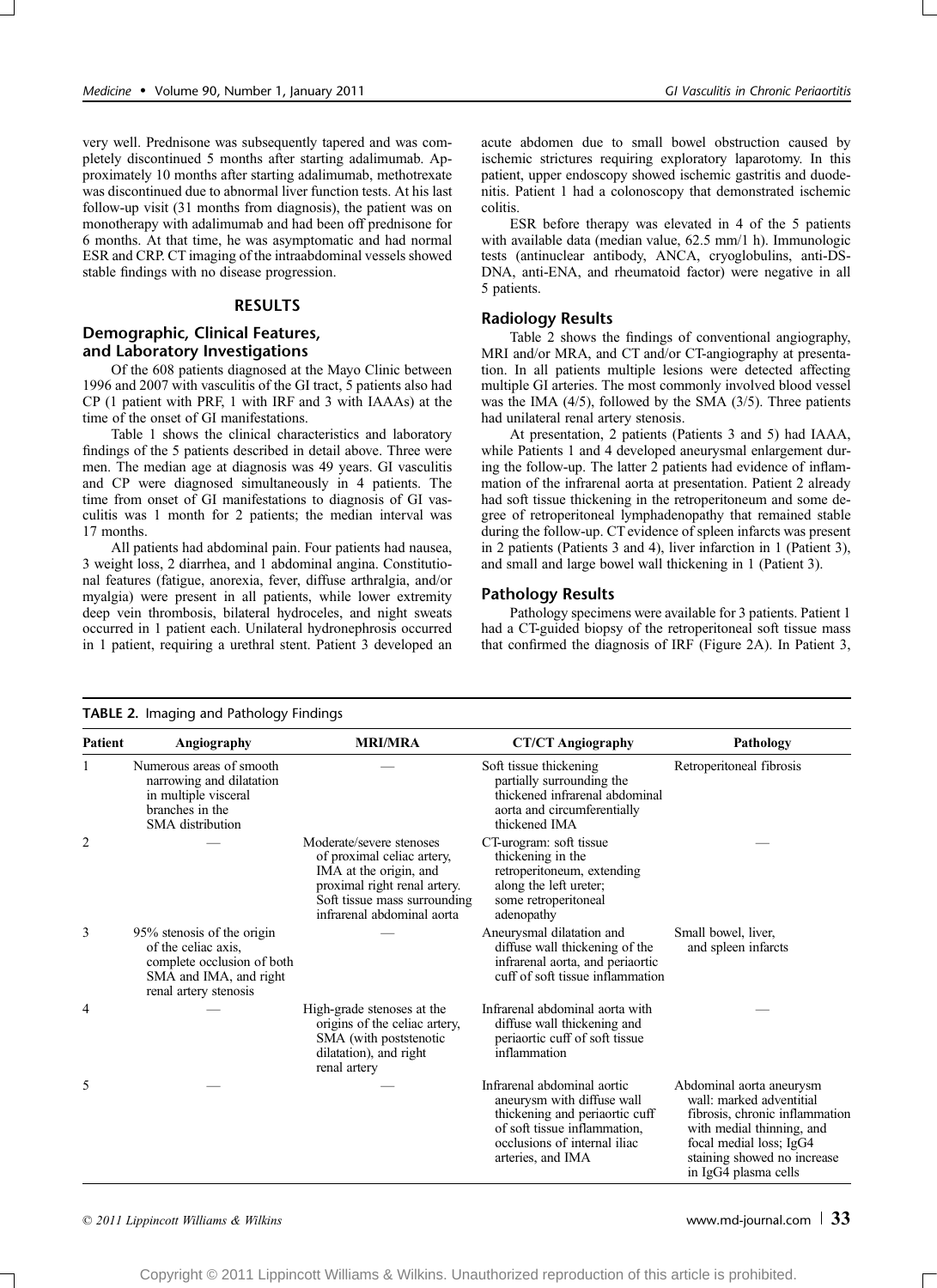histologic examination of surgically removed abdominal samples showed small bowel infarcts and infarction of the spleen and liver. Finally, in Patient 5, histologic examination of a specimen of the abdominal aorta wall performed during aneurysm repair showed marked adventitial fibrosis and chronic inflammation (Figure 2B) with medial thinning and focal medial loss. IgG4 staining showed no increase in the amount of IgG4 plasma cells infiltrating the tissue.

### Treatment and Outcome

Three patients underwent surgical intervention. Patient 3 had aorto-mesenteric bypass and resections of small bowel, part of the left liver, and spleen. Two patients (Patients 4 and 5) had repair of the abdominal aneurysm. Patient 4 also had reconstruction of mesenteric and renal arteries with 4 bypasses. A right ureteral stent was placed in Patient 1.

All 5 patients received oral prednisone. The median starting dose was 60 mg/d (range,  $25-80$  mg/d). The details of treatment and status of patients at last follow-up are shown in Table 3. In 1 patient oral prednisone therapy was preceded by pulse methylprednisolone therapy (120 mg/d for 8 d, Patient 4). The median duration of oral prednisone therapy was 37 months (range, 11 mo to 27 yr). Two patients were treated with prednisone alone, and 3 were treated with corticosteroids and immunosuppressive agents. Two patients (Patients 1 and 5) received methotrexate (15 mg/wk for 3 mo and 17.5 mg/wk for 12 mo, respectively), and 1 patient (Patient 4) received oral azathioprine (200 mg/d for 22 mo) that was subsequently switched to monthly IV cyclophosphamide pulse therapy (1 g/mo for 15 mo) because of a relapse. Patient 1 was also treated with tamoxifen (20 mg/d for 36 mo), and Patient 5 with the anti-tumor necrosis factor agent adalimumab.

Overall, all 5 patients had at least 1 relapse or recurrence. Response to therapy was noted in all patients, even after relapses or recurrences.

Patient 1 responded well to prednisone therapy with resolution of GI and constitutional manifestations; however, he had 2 relapses when the prednisone dose was reduced to 4 mg/d and 5 mg/d, respectively. The first relapse was characterized by the appearance of bilateral hydroceles. Abdomen MRI/MRA showed worsening of retroperitoneal fibrosis, aneurysmal ectasia of the infrarenal aorta, and bilateral renal artery stenoses. Therefore, the prednisone dose was increased to 30 mg/d, and tamoxifen 20 mg/d was started.

The second relapse occurred 3 years later. Right hydrocele was worse at inspection (more tense and fuller) and there was some concern that fibrosis might have worsened as assessed by CT. The prednisone dose was increased from 5 mg/d to 10 mg/d, and methotrexate 15 mg/wk was substituted for tamoxifen. At last follow-up 3 months later, the patient was in remission on this same therapy.

Patient 2 had been on prednisone therapy for 27 years. During the first 25 years, the dose was 10 mg/d. Attempts to taper and discontinue the corticosteroid therapy failed due to recurrences of abdominal pain. However, during the last 2 years the patient was able to gradually reduce the prednisone dose to 5 mg/d without suffering a disease relapse. At the last followup visit, CT urogram was unchanged.

Patient 3 was treated with prednisone only. Five years after stopping therapy, she had a recurrence characterized by small bowel ischemic obstruction as well as liver and spleen infarctions. Small bowel resection, resection of part of the left liver, and splenectomy were subsequently necessary. The patient responded well to surgical intervention. At last follow-up visit, 2 months later, she was in remission on prednisone 5 mg/d,

which had been started 4 months previously because of generalized arthralgia and/or myalgia.

Patient 4 was successfully treated at disease onset. The first relapse occurred 20 months after starting treatment, while she was taking prednisone 10 mg/d. MRI/MRA showed a rapidly enlarging abdominal aneurysm and stenoses of the celiac artery, SMA, and right renal artery. The prednisone dose was increased to 40 mg/d, and GI symptoms markedly improved. The second relapse occurred 5 months later, while she was still taking prednisone 40 mg/d because of persistent abdominal pain. The relapse was characterized by an increase in size of the abdominal aneurysm and worsening of the right renal artery stenosis on CT angiogram. IV cyclophosphamide pulse therapy (1 g/mo) was started, and azathioprine discontinued, while prednisone was maintained at the dose of 40 mg/d.

Two months later, the patient had the third relapse. She complained of crampy abdominal pain, and a CT angiogram revealed occlusion of the celiac artery and right renal artery, high-grade stenosis of the left renal artery, and left renal and spleen infarcts. IV methylprednisolone pulse therapy was started, and she underwent an abdominal aortic aneurysm repair and reconstruction of the mesenteric and renal arteries with 4 bypasses. The GI symptoms resolved. Nine months later, when the oral prednisone dose was reduced to 2.5 mg/d, she developed constitutional symptoms and the ESR level increased to 99 mm/1 h. The prednisone dose was increased to 30 mg/d. At patient's last follow-up visit, 4 months later, the prednisone dose was reduced to 15 mg/d, and she was clinically asymptomatic.

Patient 5 was initially treated with prednisone only. However, 5 months after stopping therapy, prednisone had to be restarted at the dose of 60 mg/d with methotrexate 17.5 mg/wk because of recurrence of GI and constitutional symptoms. CT angiogram showed new mural thickening of the jejunal vessels, near-complete occlusion and focal aneurysmal dilatation of the SMA, and stenoses/dilatation of multiple distal SMA branches and the hepatic artery.

The patient responded well and symptoms resolved, and the prednisone was again gradually tapered. However, 2 months later, taking prednisone 15 mg/d, abdominal pain reappeared and increased in intensity, while an abdominal angiogram showed a new vasculitic lesion in the SMA. The patient subsequently went into remission with anti-tumor necrosis factor therapy, and at the last follow-up visit he was able to discontinue prednisone.

### **DISCUSSION**

We describe here 5 patients with vasculitis of the GI tract affecting medium-sized arteries associated with CP. GI vasculitis and CP were diagnosed concomitantly in 4 patients, suggesting that a common vasculitic process was involved in the pathogenesis of both conditions. This hypothesis is further supported by the simultaneous worsening of mesenteric vasculitis and/or renal artery stenoses and CP observed in most of the relapses. Still, the link between GIvasculitis and CP remains largely a matter of debate.

CP was originally interpreted as an exuberant local inflammatory reaction to atherosclerotic plaques in the abdominal aorta. $35-37$  However, the presence of constitutional manifestations, elevated inflammatory markers, and, sometimes, of various autoantibodies in CP patients reported in subsequent studies appears to point away from a localized and toward a systemic inflammatory process. $43-45$  Consistent with this hypothesis, a recent study demonstrated that all patients with CP had evidence on FDG-PET of grade 2+ or 3+ vascular uptake in the abdominal aorta and/or iliac artery, consistent with widespread large-vessel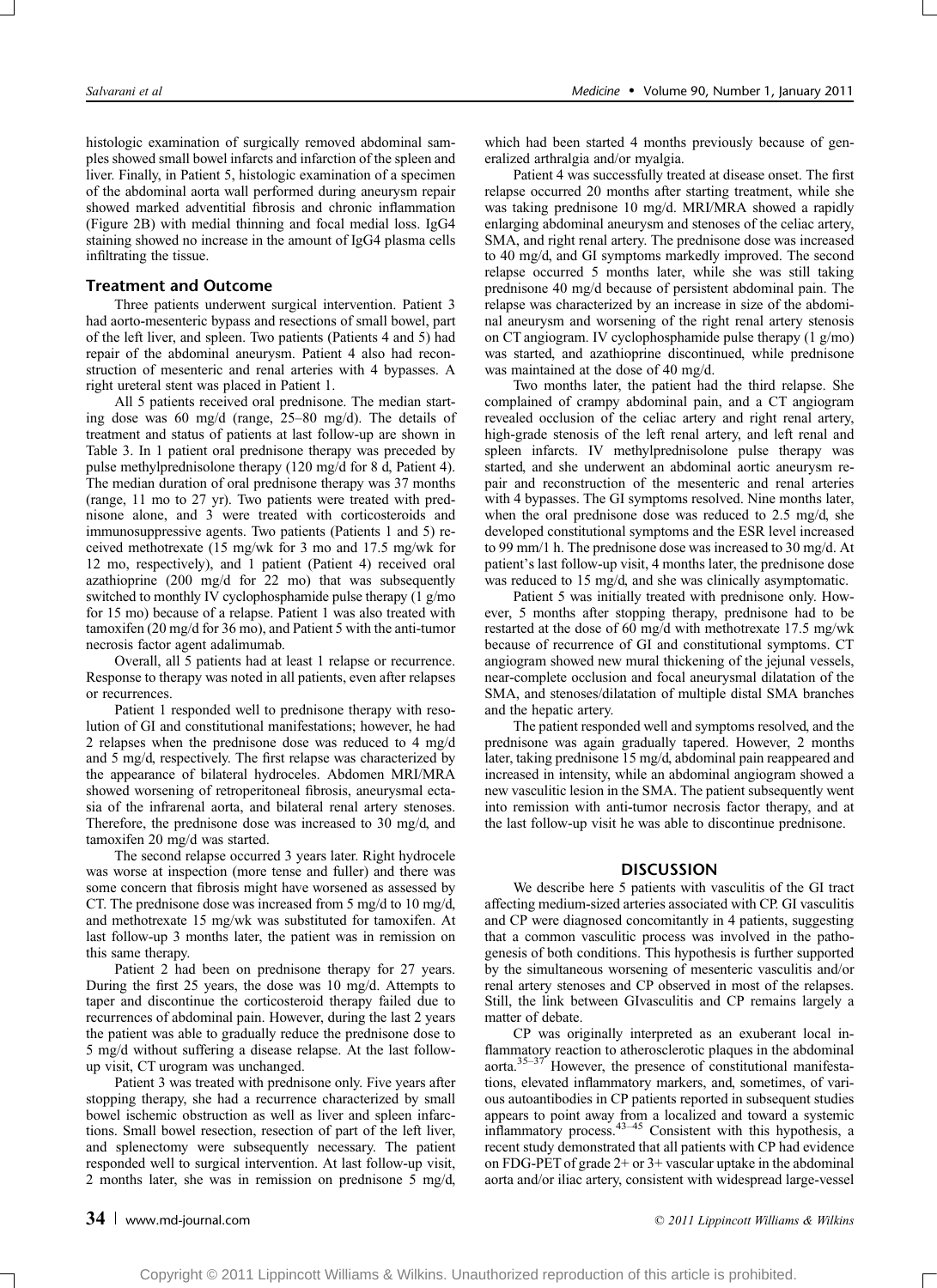|                 | TABLE 3. Treatment and Outcome                                                                                                                          |                                                                                                                                                                                                                       |                                                                                                                                                                                                                                                                                                                                                                                                                                                                                                    |                                                                                                                                                             |                 |
|-----------------|---------------------------------------------------------------------------------------------------------------------------------------------------------|-----------------------------------------------------------------------------------------------------------------------------------------------------------------------------------------------------------------------|----------------------------------------------------------------------------------------------------------------------------------------------------------------------------------------------------------------------------------------------------------------------------------------------------------------------------------------------------------------------------------------------------------------------------------------------------------------------------------------------------|-------------------------------------------------------------------------------------------------------------------------------------------------------------|-----------------|
|                 |                                                                                                                                                         |                                                                                                                                                                                                                       | Follow-Up Imaging<br>Time From GI                                                                                                                                                                                                                                                                                                                                                                                                                                                                  |                                                                                                                                                             |                 |
| Patient         | <b>Surgical Treatment</b>                                                                                                                               | <b>Medical Treatment</b>                                                                                                                                                                                              | Vasculitis Diagnosis)                                                                                                                                                                                                                                                                                                                                                                                                                                                                              | Status at Last Follow-Up                                                                                                                                    | Follow-Up*      |
|                 | colitis Right ureteral stent<br>Colonoscopy: ischemic                                                                                                   | 75 mo. Tamoxifen (20 mg/d)<br>(initial dose, 80 mg/d) for<br>for 36 mo. Methotrexate<br>$(15 \text{ mg/wk})$ for 3 mo.<br>Oral prednisone                                                                             | abdominal aorta; bilateral renal artery stenoses; soft tissue<br>MRI/MRA (32.5 mo): inflammatory aneurysm of infrarenal<br>aortocaval space; compression of inferior vena cava and<br>artery stenoses. CT abdomen (71.5 mo): no changes of<br>right ureter with hydro-ureteronephrosis; bilateral renal<br>mass enveloping the retroperitoneal vascular structures<br>the extension of retroperitoneum soft tissue mass and<br>and extending along right common iliac vessels to<br>aneurysm size. | methotrexate 15 mg/wk<br>symptoms. Stable RPF<br>aneurysm. In therapy<br>and abdominal aorta<br>with prednisone<br>Remission of GI<br>$10 \text{ mg/d}$ and | 83 mo           |
| $\mathbf{\sim}$ |                                                                                                                                                         | Oral prednisone (initial dose,<br>60 mg/d) for 27 yr                                                                                                                                                                  | CT-urogram (24 mo): unchanged.                                                                                                                                                                                                                                                                                                                                                                                                                                                                     | symptoms. Stable RPF.<br>prednisone 5 mg/d<br>In therapy with<br>Remission of GI                                                                            | 27 yr           |
| 3               | Upper endoscopy: ischemic<br>Aorto-mesenteric bypass.<br>gastritis and duodenitis<br>bowel, part of the left<br>Resections of small<br>liver and spleen | Oral prednisone (initial dose,<br>$25 \text{ mg/d}$ for 11 mo                                                                                                                                                         | consistent with ischemic changes. CT abdomen (68 mo):<br>hepatic lobe, and ischemic thickening of the mid-distal<br>abdomen (3 wk): diffuse wall thickening of alimentary<br>infarction of the spleen and lateral segment of the left<br>Angiography (one mo): new stenoses of multiple SMA<br>branches, right hepatic and left gastric arteries. CT<br>tract from the stomach to the mid-transverse colon<br>small bowel loops.                                                                   | with prednisone 5 mg/d<br>aneurysm. In therapy<br>symptoms. Stable<br>abdominal aorta<br>Remission of GI                                                    | $8 \text{ yr}$  |
| 4               | aneurysm; reconstruction<br>arteries with 4 bypasses<br>of mesenteric and renal<br>Repair of abdominal                                                  | Oral prednisone (initial dose,<br>Azathioprine (200 mg/d)<br>IV methylprednisolone<br>40 mg/d) for 40 mo.<br>$(120 \text{ mg/d})$ for 8 d.<br>cyclophosphamide<br>$(1 \text{ g/mol})$ for 15 mo.<br>for $22$ mo. $IV$ | artery at the origin, and high-grade stenosis of left renal<br>aneurysm and worsening of right renal artery stenosis.<br>artery at the origin. Left kidney and spleen infarcts.<br>CT angiography (5 mo): occlusion and diffuse wall<br>thickening of celiac artery, occlusion of right renal<br>CT angiography (3 mo): increase in size of aortic                                                                                                                                                 | with prednisone 15 mg/d<br>aneurysm. In therapy<br>symptoms. Stable<br>abdominal aorta<br>Remission of GI                                                   | $38 \text{ mo}$ |
| 5               | Repair of abdominal<br>aneurysm                                                                                                                         | Oral prednisone (initial dose, 60 mg/d)<br>wk) for 12 mo. Adalimumab (40 mg<br>for 14 mo. Methotrexate (17.5 mg/<br>sq every 2 wk) for 11 mo.                                                                         | and stenoses/dilatation of multiple distal SMA branches<br>and hepatic artery. CT angiography (14 mo): new 3 cm<br>CT angiography (12 mo): mural thickening of the jejunal<br>vessels, near total occlusion and aneurysm of SMA,<br>segment of occlusion in mid-SMA.                                                                                                                                                                                                                               | adalimumab 40 mg sq every 2 wk<br>symptoms. In therapy with<br>Remission of GI                                                                              | $31 \text{ mo}$ |
|                 | *From the onset of symptoms.                                                                                                                            |                                                                                                                                                                                                                       |                                                                                                                                                                                                                                                                                                                                                                                                                                                                                                    |                                                                                                                                                             |                 |

 $\Box$ 

Copyright © 2011 Lippincott Williams & Wilkins. Unauthorized reproduction of this article is prohibited.

 $\degree$  2011 Lippincott Williams & Wilkins www.md-journal.com  $\degree$  35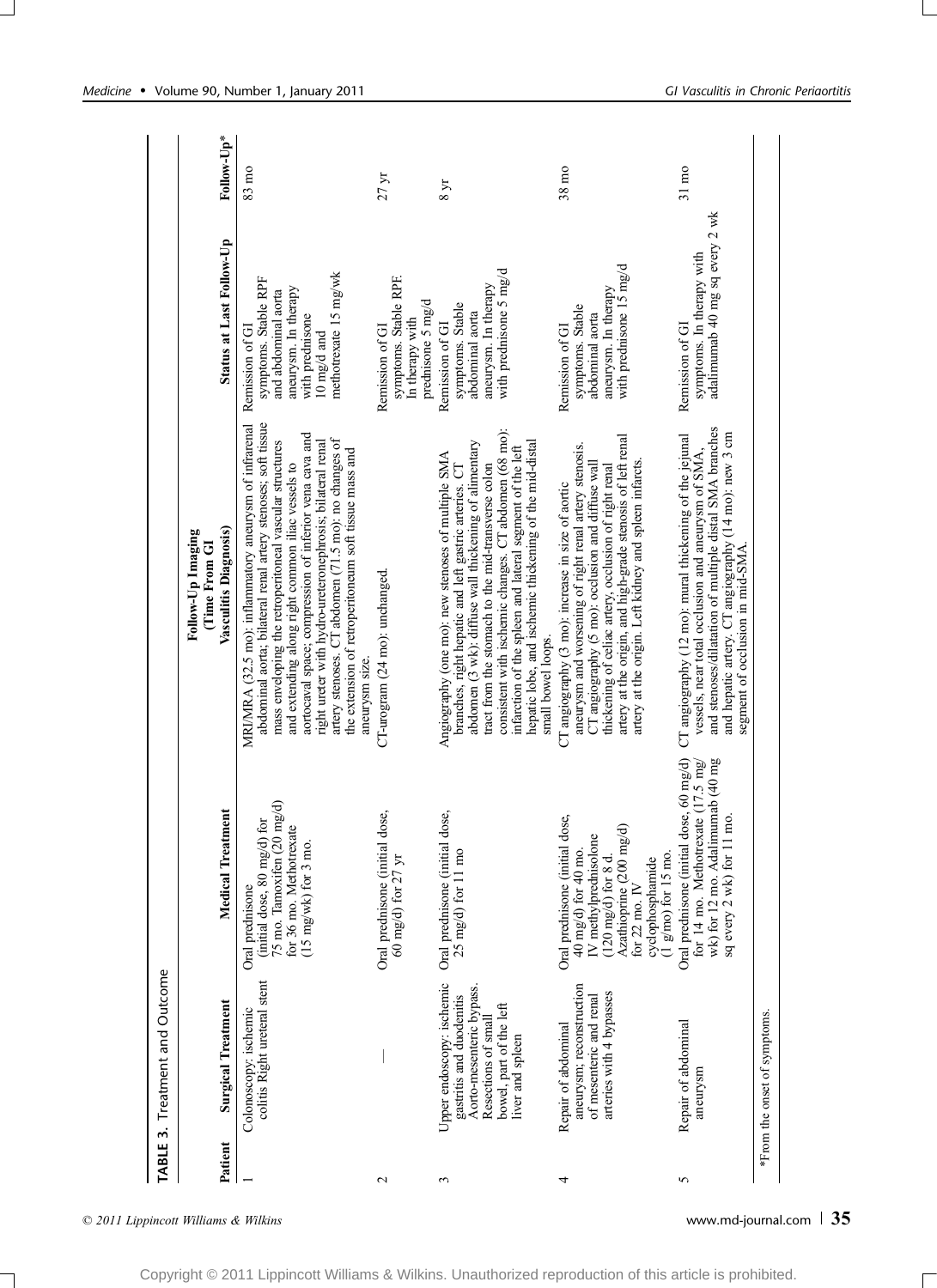$\overline{\phantom{0}}$ 

| First Author Year<br>(Reference) | No. of<br><b>Patients</b> | <b>Retroperitoneal Findings</b>                                                                                                                                                                                                                                                | <b>Vasculitides</b>                                                                                                                                                                 |
|----------------------------------|---------------------------|--------------------------------------------------------------------------------------------------------------------------------------------------------------------------------------------------------------------------------------------------------------------------------|-------------------------------------------------------------------------------------------------------------------------------------------------------------------------------------|
| Large vessel                     |                           |                                                                                                                                                                                                                                                                                |                                                                                                                                                                                     |
| Kuwana 1992 (21)                 | 1                         | Bilateral ureteral obstruction with bilateral hydronephrosis<br>CT: periaortic retroperitoneal mass and thickening<br>of the aortic wall                                                                                                                                       | Stenosis/dilatation of aortic<br>arch, left renal artery,<br>and splenic artery                                                                                                     |
| Le Moal 2001 (23)                | $\mathbf{1}$              | CT: thoracic-abdominal periaortitis                                                                                                                                                                                                                                            | Biopsy-negative large-vessel<br>giant cell arteritis                                                                                                                                |
| Salvarani 2005 (40)              | 3                         | Left ureteral obstruction with hydroneophrosis in 1 case<br>CT and FDG-PET: perivascular soft tissue mass involving<br>the abdominal aorta and iliac arteries in all 3 patients,<br>inflammatory abdominal aneurysm in 1 patient                                               | Involvement of thoracic aorta<br>and/or its branches<br>(vascular uptake on FDG-PET)                                                                                                |
| Vaglio 2008 (47)                 | 14                        | CT, MRI, FDG-PET: perivascular soft tissue mass<br>involving the abdominal aorta and iliac arteries                                                                                                                                                                            | Involvement of the thoracic aorta<br>and its branches (9 patients)<br>had thoracic periaortitis,<br>2 thoracic periaortitis and<br>pericarotid involvement,<br>3 thoracic aneurysm) |
| Medium vessel                    |                           |                                                                                                                                                                                                                                                                                |                                                                                                                                                                                     |
| Hellstrom 1966 (14)              | $\mathbf{1}$              | Bilateral ureteral obstruction with hydronephrosis<br>Pathology: fibro-inflammatory tissue showing<br>necrotizing vasculitis                                                                                                                                                   | Necrotizing vasculitis involving<br>small arteries of gallbladder,<br>liver, and testes                                                                                             |
| Carton 1969 (7)                  | 1                         | Biopsies during bilateral lumbar sympathectomy:<br>necrotizing vasculitis of the medium-sized arteries<br>accompanying the sympathetic chain<br>Autopsy: mediastinal and retroperitoneal fibrosis                                                                              | Polyarteritis nodosa (probable)                                                                                                                                                     |
| Métahni 1988 (28)                | $\mathbf{1}$              | Bilateral ureteral obstruction with hydronephrosis<br>CT: retroperitoneal perianeurysmal mass<br>Surgical intervention for abdominal aneurysm                                                                                                                                  | Polyarteritis nodosa                                                                                                                                                                |
| Bourgault 1989 (5)               | 1                         | Left ureteral obstruction with hydronephrosis<br>CT: retroperitoneal mass<br>Pathology: fibrotic tissue                                                                                                                                                                        | Polyarteritis nodosa                                                                                                                                                                |
| Hautekeete 1990 (12)             | 1                         | Bilateral ureteral obstruction with hydronephrosis<br>CT: soft tissue mass around the aortic<br>prosthesis, reaching forward toward the mesentery                                                                                                                              | Polyarteritis nodosa                                                                                                                                                                |
| $\lim_{1992}$ (17)               | 1                         | Pathology: aortic dissection with necrotizing vasculitis<br>in the vasa vasorum of the adventitia and media<br>of the thoracic aorta                                                                                                                                           | Polyarteritis nodosa                                                                                                                                                                |
| van Bommel 2002 (48)             | 1                         | CT: retroperitoneal mass surrounding the<br>inferior cava vein and abdominal aorta                                                                                                                                                                                             | Polyarteritis nodosa                                                                                                                                                                |
| <b>Small vessel</b>              |                           |                                                                                                                                                                                                                                                                                |                                                                                                                                                                                     |
| Baker 1978 (3)                   | 1                         | Left ureteral obstruction with hydronephrosis<br>Pathology: fibro-inflammatory tissue with necrotizing<br>vasculitis involving small and medium-sized arteries                                                                                                                 | Wegener granulomatosis                                                                                                                                                              |
| Hollingworth 1980 (15)           | 1                         | Bilateral ureteral obstruction with hydronephrosis<br>Inferior venocavagram: blockage<br>at the same level as ureteral blockage<br>CT: no mass in the region corresponding to<br>inferior cava venal and ureteral obstruction                                                  | Wegener granulomatosis                                                                                                                                                              |
| Metselaar 1985 (29)              | $\mathbf{1}$              | Left ureteral obstruction with hydronephrosis Pathology:<br>fibro-inflammatory tissue showing necrotizing vasculitis                                                                                                                                                           | Wegener granulomatosis                                                                                                                                                              |
| Leche 1985 (22)                  | 1                         | Bilateral ureteral obstruction with acute renal failure<br>Pathology: inflammatory tissue with vasculitis                                                                                                                                                                      | Wegener granulomatosis                                                                                                                                                              |
| Adelizzi 1986 (1)                | 1                         | Bilateral ureteral obstruction with right hydronephrosis<br>Pathology: inflammatory tissue with prevalent lymphocytes,<br>granulomas, and numerous scattered eosinophils                                                                                                       | Wegener granulomatosis                                                                                                                                                              |
| Sieber 1990 (41)                 | 1                         | CT and aortogram: left lateral periaortic mass near the<br>aortic bifurcation<br>Exploratory laparotomy: inflammatory aortic aneurysm<br>extending from the renal arteries to the aortic bifurcation<br>Aneurysmal wall biopsy specimen: granulomatous<br>inflammatory process | Wegener granulomatosis                                                                                                                                                              |

| <b>TABLE 4.</b> Association Between Chronic Periaortitis and Vasculitides Reported in Literature |  |
|--------------------------------------------------------------------------------------------------|--|
|--------------------------------------------------------------------------------------------------|--|

(Continued on next page)

 $36$  | www.md-journal.com  $\degree$  2011 Lippincott Williams & Wilkins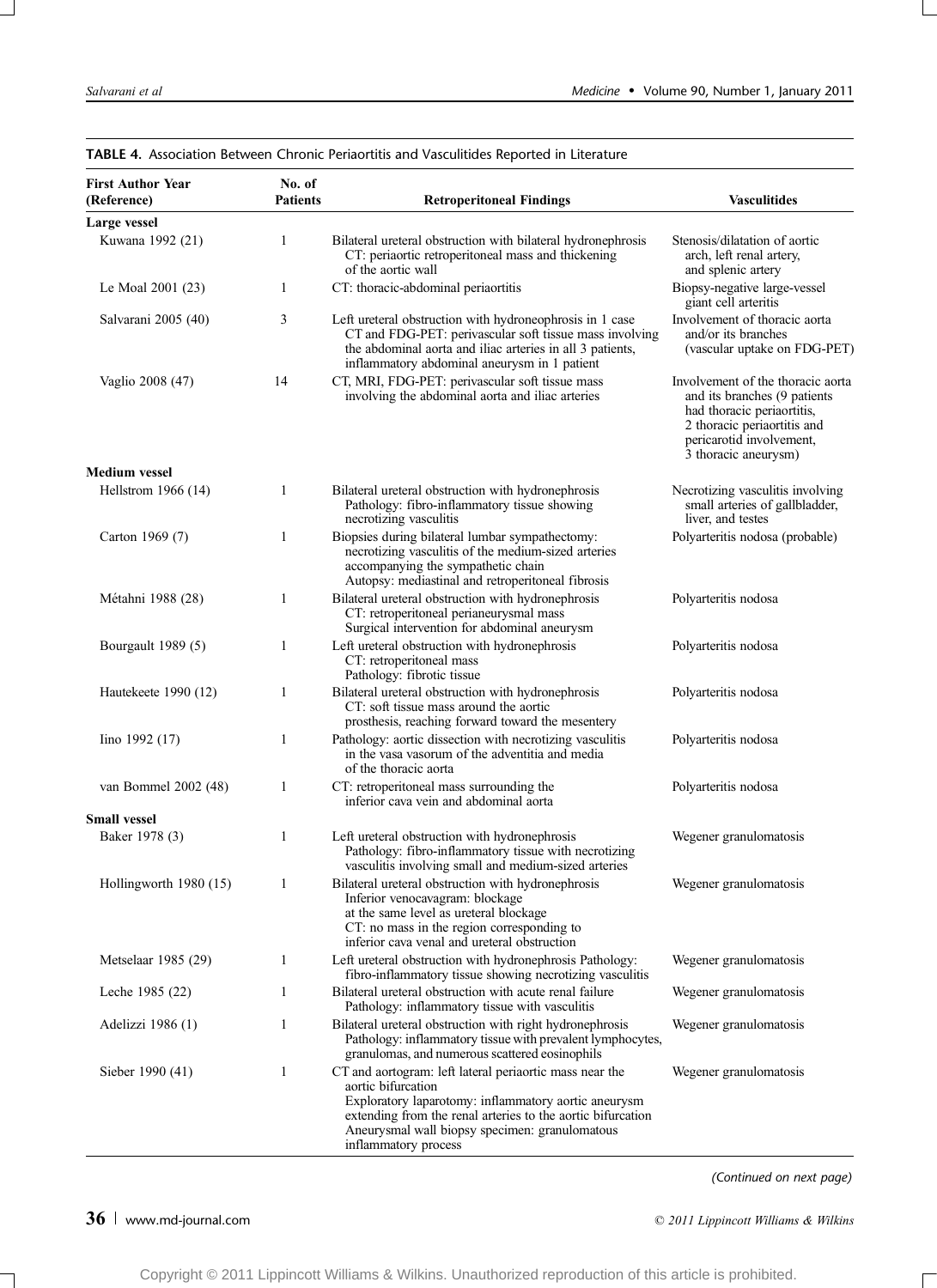|  | <b>TABLE 4.</b> (Continued) |
|--|-----------------------------|
|--|-----------------------------|

| <b>First Author Year</b><br>(Reference) | No. of<br><b>Patients</b> | <b>Retroperitoneal Findings</b>                                                                                                                                                                                                                                                                                                                   | <b>Vasculitides</b>                      |
|-----------------------------------------|---------------------------|---------------------------------------------------------------------------------------------------------------------------------------------------------------------------------------------------------------------------------------------------------------------------------------------------------------------------------------------------|------------------------------------------|
| ter Maaten 1993 (42)                    | 1                         | Left ureteral obstruction<br>Pathology: necrotizing granulomatous vasculitis                                                                                                                                                                                                                                                                      | Wegener granulomatosis                   |
| Middleton 1994 (30)                     | 1                         | Right ureteral obstruction with hydronephrosis<br>CT: soft tissue retroperitoneal mass extending<br>bilaterally along the course of the ureters from<br>just below the kidney to the common iliac arteries                                                                                                                                        | Wegener granulomatosis                   |
| Fink 1994 (10)                          | $\mathbf{1}$              | Right ureteral obstruction with hydronephrosis<br>CT: thickened ill-defined tissue around the aorta,<br>extending to the right iliac artery<br>Pathology: extensive active vasculitis                                                                                                                                                             | Wegener granulomatosis                   |
| Blockmans 2000 (4)                      | 1                         | CT: dilatation of the distal part of<br>abdominal aorta, thickened aortic wall,<br>a patent excentric lumen surrounded by a hypodense rim<br>Pathology: inflammatory tissue with necrotizing<br>granulomatous vasculitis                                                                                                                          | Wegener granulomatosis                   |
| Izzedine $2002(18)$                     | $\mathbf{1}$              | Left ureteral obstruction with hydronephrosis<br>Pathology: fibro-inflammatory tissue                                                                                                                                                                                                                                                             | Wegener granulomatosis                   |
| de Roux-Serratrice 2002 (9)             | $\mathbf{1}$              | CT: ectasia of infrarenal aorta and periaortic<br>inflammatory infiltration                                                                                                                                                                                                                                                                       | Wegener granulomatosis                   |
| Carels 2005 (6)                         | $\mathbf{1}$              | CT: 4-cm aneurysm of the distal part of the aorta<br>with inflammation of the surrounding adipose tissue<br>Pathology: fibro-inflammatory tissue with vasculitis<br>and necrosis                                                                                                                                                                  | Wegener granulomatosis                   |
| Levin 2006 (24)                         | $\mathbf{1}$              | CT, CTA, FDG-PET: periaortic soft tissue mass                                                                                                                                                                                                                                                                                                     | Wegener granulomatosis                   |
| Akman 1983 (2)                          | $\mathbf{1}$              | Bilateral ureteral obstruction with hydronephrosis<br>Pathology: fibrous tissue                                                                                                                                                                                                                                                                   | Henoch-Schönlein purpura                 |
| Vaglio 2002 (46)                        | 2                         | 1st case: Left ureteral obstruction with hydronephrosis<br>CT: periaortic mantle of soft tissue density<br>surrounding the left ureter<br>2nd case: Right ureteral obstruction with hydronephrosis<br>CT and US: aneurysmal dilatation of the abdominal aorta<br>and perianeurysmal mantle of soft tissue density<br>surrounding the right ureter | ANCA-positive rapidly<br>progressive GMN |
| Martinez-Odriozola 2008 (27)            | 1                         | Bilateral ureteral obstruction with ureterohydronephrosis<br>CT: retroperitoneal soft-tissue mass surrounding<br>the aorta and extending longitudinally from renal<br>arteries to common iliac arteries<br>Pathology: fibrosis and a chronic inflammatory infiltrate                                                                              | ANCA-positive rapidly<br>progressive GMN |

vasculitis involving these arteries.<sup>40</sup> Vasculitis of the thoracic aorta and/or its branches was documented by FDG-PET, CT angiography, and MRA in 34% of 41 consecutive Italian CP patients,<sup>47</sup> while reports of aortic arch syndrome in CP appear to confirm that CP may also affect the thoracic aorta<sup>21,23</sup> (Table 4). Along the same lines, autopsy studies have shown that the adventitial inflammation and fibrosis seen in CP may not be limited to the abdominal aorta, but may also involve the thoracic portion.19,32

Histologic evaluation of these cases has failed to reveal significant differences between IAAA and IRF apart from an increase in aortic diameter in the former.<sup>35</sup> In IAAAs, histopathologic findings demonstrate that most of the thickening of the aortic wall is due to an enlargement of the adventitia caused<br>by a marked inflammatory reaction.<sup>35,49</sup> The inflammatory infiltrate of the aortic adventitia may have a diffuse or follicular pattern. The nodular aggregates of inflammatory cells (mainly lymphocytes) are usually centered around the adventitial vasa vasorum, which show evidence of vasculitis with fibrinoid necrosis.<sup>8,26,31,44</sup> This inflammatory histopathologic pattern has been found in all 3 CP subsets. These findings are in keeping

with a local immune response to an antigen probably localized in the adventitia.

Taken together, imaging and histologic evidence suggest that CP may represent a large-vessel vasculitis involving the abdominal aorta and common iliac arteries, which in some patients may spread to the thoracic aorta and/or its branches. This vasculitis may be triggered by a yet-unknown inciting antigen in the adventitia.

In addition to large-vessel involvement, there is emerging evidence that medium- and small-sized arteries may also be affected in  $\text{CP}^{8,44}$  Vaglio et al<sup>44</sup> found vasculitis with fibrinoid necrosis involving small- and medium-sized retroperitoneal vessels in most of the IRF patients undergoing surgery. Similarly, the cases in the current study provide evidence that medium-sized vessels located outside the retroperitoneum may be affected, albeit infrequently, in CP. Various case re-<br>ports<sup>1–7,9,10,12,14,15,17,18,22,24,27–30,41,42,46,48</sup> have described the involvement of medium- and small-sized vessels as part of established vasculitides, particularly granulomatous, ANCArelated necrotizing vasculitis and polyarteritis nodosa, in association with CP (see Table 4).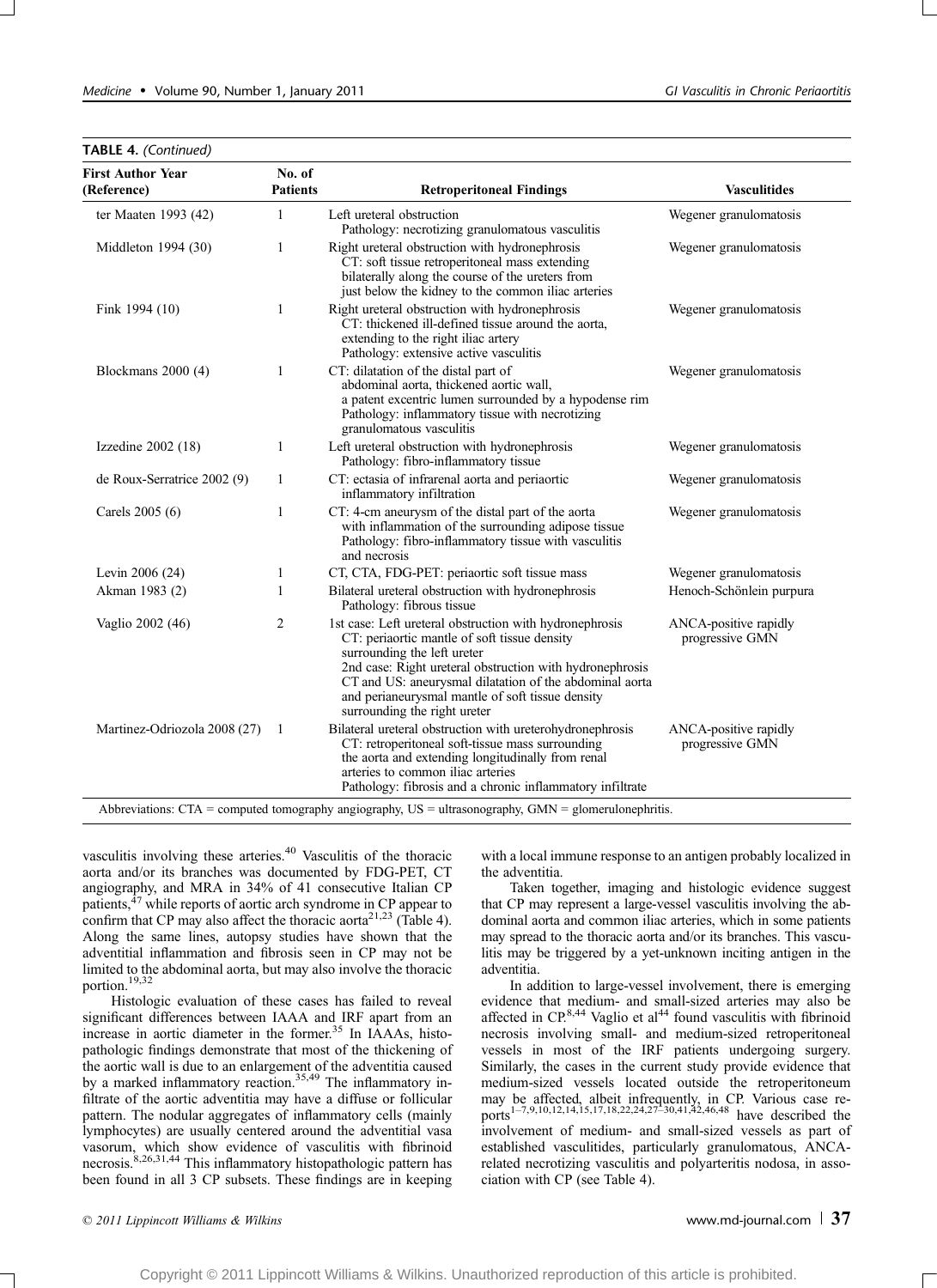These observations suggest a link between CP and vasculitides of small- and medium-sized vessels. Specifically, most reported patients with vasculitis and CP presented with ureteral obstruction and hydronephrosis (Table 4). Ureteral involvement has been described as an extrarenal urogenital manifestation of ANCA-related necrotizing granulomatous vasculitis and polyarteritis nodosa.<sup>16</sup> Vasculitis may be the cause of ureteral obstruction because of the direct vasculitic involvement<br>of the ureteral wall.<sup>13,38</sup> Entrapment and obstruction of the ureters by retroperitoneal fibrosis occurred in the patients with vasculitides of small- and medium-sized vessels reported in Table 4. These findings suggest that ureteral involvement occurring in vasculitides such as ANCA-related necrotizing granulomatous vasculitis and polyarteritis nodosa may be secondary not only to vasculitis, but also to vasculitis-associated CP.

In addition to being associated with vasculitis, CP may also arise in the context of the so-called IgG4-related sclerosing disease, a condition characterized by extensive T-lymphocyteand IgG4-bearing plasma cell infiltration of various organs leading to fibrosis.<sup>34</sup> On the other hand, IgG4-related retroperitoneal fibrosis may develop in patients without evidence of sclerosing disease elsewhere.<sup>50</sup> In 2008, Kasashima et al<sup>20</sup> described a subgroup of IAAAs showing diffuse infiltration of IgG-4 positive plasma cells and high serum IgG4 concentrations. Based on these findings, the authors suggested that this form of IAAA might be a subset of IgG4-related sclerosing disease. However, the same authors observed that most cases of IAAA were non-IgG4-related, having only a few IgG4-positive plasma cells in the aneurysm wall. In 1 patient in the current study, a surgically resected specimen of the abdominal aorta was available. The aneurysm wall exhibited marked adventitial fibrosis and chronic inflammation; however, IgG4 staining showed no increase in the amount of IgG4 plasma cells infiltrating the tissue. The role of IgG4 in the pathogenesis of IgG4-related sclerosing disease remains unclear, but the limited evidence available so far suggests that IgG4 infiltration might play a role in only a minority of all AAA/CP cases.

GI involvement due to mesenteric vasculitis is common in polyarteritis nodosa and may be associated with a poor outcome, particularly in patients who develop an acute abdomen syndrome.<sup>25</sup> In fact, peritonitis, bowel perforation, GI ischemia or infarction, and intestinal occlusion have been found to be significantly associated with increased mortality in a cohort of patients with GI manifestations and systemic necrotizing vasculitides.<sup>33</sup> Two patients in the current study underwent surgery for GI manifestations. One patient had severe mesenteric vasculitis with complete occlusion of both mesenteric arteries and severe obstruction of celiac artery at its origin. Despite aortomesenteric bypass and corticosteroid therapy, she developed spleen and liver infarctions as well as small bowel obstruction due to ischemic strictures, which required small bowel resection and partial liver resection and splenectomy. The second patient had repair surgery of the mesenteric and renal arteries with 4 bypasses for complete occlusion of the celiac and right renal arteries and severe stenoses of superior mesenteric and left renal arteries. Left renal and spleen infarcts were also present.

These observations suggest that mesenteric vasculitis associated with CP is probably as severe as that seen in other established vasculitides. Therefore, it is critical that physicians endeavor to recognize this condition promptly, because early, aggressive immunosuppressive treatment may prevent abdominal complications.

GI manifestations were successfully treated in most of our patients with corticosteroid therapy, which was combined with immunosuppressive chemotherapeutic agents in 3 patients

and with anti-tumor necrosis factor agent in 1. At last visit, GI vasculitis and CP were in remission in all 5 patients. In most cases, relapses and recurrences were associated with tapering of corticosteroid therapy. Patients usually responded promptly to an increase in the dose or reintroduction of corticosteroids, sometimes associated with immunosuppressive agents. One relapse responded to the introduction of anti-tumor necrosis factor therapy. Our experience supports the use of corticosteroid treatment in CP, which usually results in the resolution of symptoms and regression of the retroperitoneal mass.<sup>43</sup>

In conclusion, the results of the current study suggest that GI medium-sized vasculitis occurs in the context of CP. Awareness of this uncommon but potentially serious manifestation may aid the clinician in recognizing it and thus starting aggressive treatment early, which may prevent severe complications.

### **REFERENCES**

- 1. Adelizzi RA, Shockley FK, Pietras JR. Wegener's granulomatosis with ureteric obstruction. *J Rheumatol*. 1986;13:448-451.
- 2. Akman N, Avanoglu Y, Karabay K, Erek E, Tokgoz A, Aras E, et al. Henoch-Schonlein purpura and retroperitoneal fibrosis. Acta Haematol. 1983;70:400-401.
- 3. Baker SB, Robinson DR. Unusual renal manifestations of Wegener's granulomatosis. Report of two cases. Am J Med. 1978;64:883-889.
- 4. Blockmans D, Baeyens H, Van Loon R, Lauwers G, Bobbaers H. Periaortitis and aortic dissection due to Wegener's granulomatosis. Clin Rheumatol. 2000;19:161-164.
- 5. Bourgault I, Poli F, Roujeau JC, Shaeffer A, Rodier JM, Revuz J. Retroperitoneal and mediastinal fibrosis complicating periarteritis nodosa. Ann Dermatol Venereol. 1989;116:824-825.
- 6. Carels T, Verbeken E, Blockmans D. p-ANCA-associated periaortitis with histological proof of Wegener's granulomatosis: case report. Clin Rheumatol. 2005;24:83-86.
- 7. Carton RW, Wong R. Multifocal fibrosclerosis manifested by vena caval obstructions and associated with vasculitis. Ann Intern Med. 1969:70:81-86.
- 8. Corradi D, Maestri R, Palmisano A, Bosio S, Greco P, Manenti L, et al. Idiopathic retroperitoneal fibrosis: clinicopathologic features and differential diagnosis. Kidney Int. 2007;72:742-753.
- 9. de Roux-Serratrice C, Serratrice J, Granel B, Disdier P, Bartoli J-M, Pache X, et al. Periaortitis heralding Wegener's granulomatosis. J Rheumatol. 2002;29:392-394.
- 10. Fink AM, Miles KA, Wraight EP. Indium-11 labelled leukocyte uptake in aortitis. Clin Radiol. 1994;49:863-866.
- 11. Gilkeson GS, Allen NB. Retroperitoneal fibrosis. A true connective tissue disease. Rheum Dis Clin North Am.  $1996:22:23-38$ .
- 12. Hautekeete ML, Babany G, Marcellin P, et al. Retroperitoneal fibrosis after surgery for aortic aneurysm in a patient with periarteritis nodosa: successful treatment with corticosteroids. J Intern Med. 1990:228:53-56
- 13. Hefty TR, Bonafede P, Stenzel P. Bilateral ureteral stricture from polyarteritis nodosa.  $J$  Urol. 1989;141:600-601.
- 14. Hellstrom HR, Perezstable EC. Retroperitoneal fibrosis with disseminated vasculitis and intrahepatic sclerosing cholangitis. Am J Med. 1966;40:184-187.
- 15. Hollingworth P, Denman AM, Gumpel JM. Retroperitoneal fibrosis and polyarteritis nodosa successfully treated by intensive immunosuppression. J R Soc Med. 1980;73:61-64.
- 16. Huong DL, Papo T, Piette JC, Wechsler B, Bletry O, Richard F, Valcke JC, Godeau P. Urogenital manifestations of Wegener granulomatosis. Medicine (Baltimore). 1995;74:152-161.

**38** www.md-journal.com  $\bullet$  2011 Lippincott Williams & Wilkins